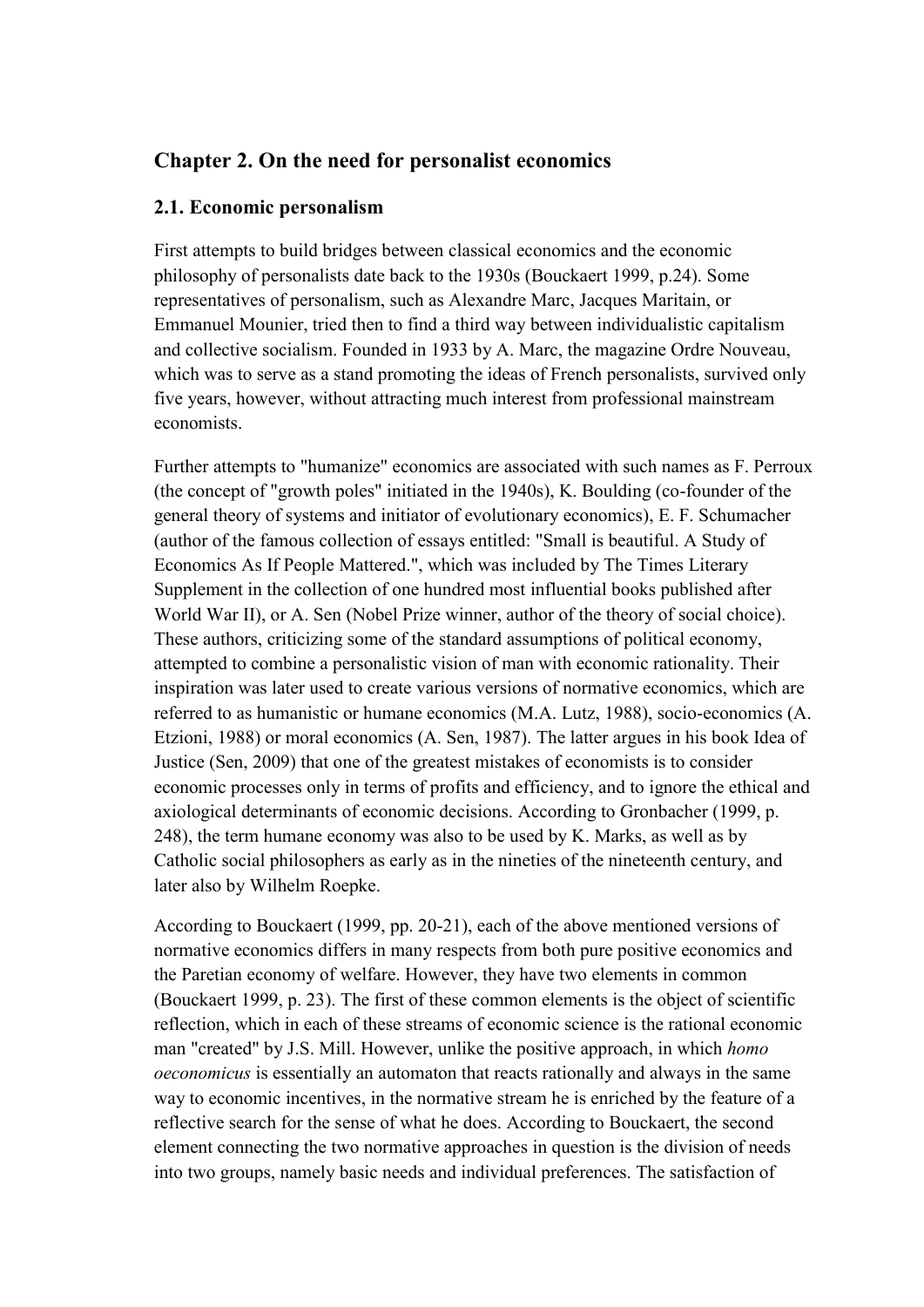basic needs is considered a fundamental right and a necessary condition for the functioning of every person in a community. Individual preferences, on the other hand, determine the general development of individual people. Despite these similarities and common elements, the two streams of normative economics do not form a coherent school of personalist economics.

In 1998 a new scientific discipline was formally announced, which was called economic personalism. This was due to the publication of G. Gronbacher's article "The need for economic personalism". In this article the author states (Gronbacher 1998, p. 1) that "economic personalism is a science of the morality of markets – an attempt to analyse the moral ramifications of economic activity in light of a theological vision of the human person. This includes a detailed exploration of economic theory, history, and methodology, as well as actual market practices, all viewed from the perspective of the Christian faith, particularly its recognition of the dignity of the human person and the concern for justice that stems from this recognition." He goes on to declare (ibidem, p. 2): "Economic personalists seek to provide a wholistic account of personal existence and thus supplement genuine economic science with a science of morality for the marketplace". In another article he supplements (Gronbacher 1999, pp. 248-249): "If by a humane economy is meant theoretical structures and economic models to be used as a blueprint for a hybrid economic model – in essence, a "third way" between socialism and capitalism – then I assert that we are sadly mistaken and chasing after illusions. There is no "third way" between capitalism and socialism. Our task is to humanize capitalism because it is the only serious economic model capable of raising human well being.  $(...)$  economic personalism is not contingent upon or subservient to any political or social philosophy (…) the genesis of economic personalism is rightfully understood as a synthesis of Christian social teaching and economic science that affirms the centrality of the free human person. Economic personalism avoids becoming an ideology precisely because Christian social teaching is properly non-ideological."

The origins of economic personalism were inspired by the 1991 encyclical "Centessimus annus" of John Paul II, published on the centenary of Leo XIII's publication of the encyclical "Rerum novarum", the Catholic Church's first official position in the discussion with Marxism on the so-called worker issue. In this encyclical John Paul II recalled the basic theses contained in "Rerum novarum", adding his own reflections. However, this was not the first speech of John Paul II on this matter, as he had already raised these issues in his encyclicals "Laborem exercens" from 1981 and "Solicitudo rei socialis" from 1987.

Although the emergence of Christian economic personalism was formally announced in 1998, it is not a new phenomenon. It is only one of the elements of the Church's social teaching, which has its roots deep in the past, until the times of St. Ambrose (339-397) and St. Augustine (354-430), whose thought was continued by St. Thomas Aquinas (1225-1274) and the so-called later Scholastics from the School of Salamanca (XVI-XVII c.). The foundation of the Church's social teaching is the recognition of the superior position of the human person in the animated world because it was created by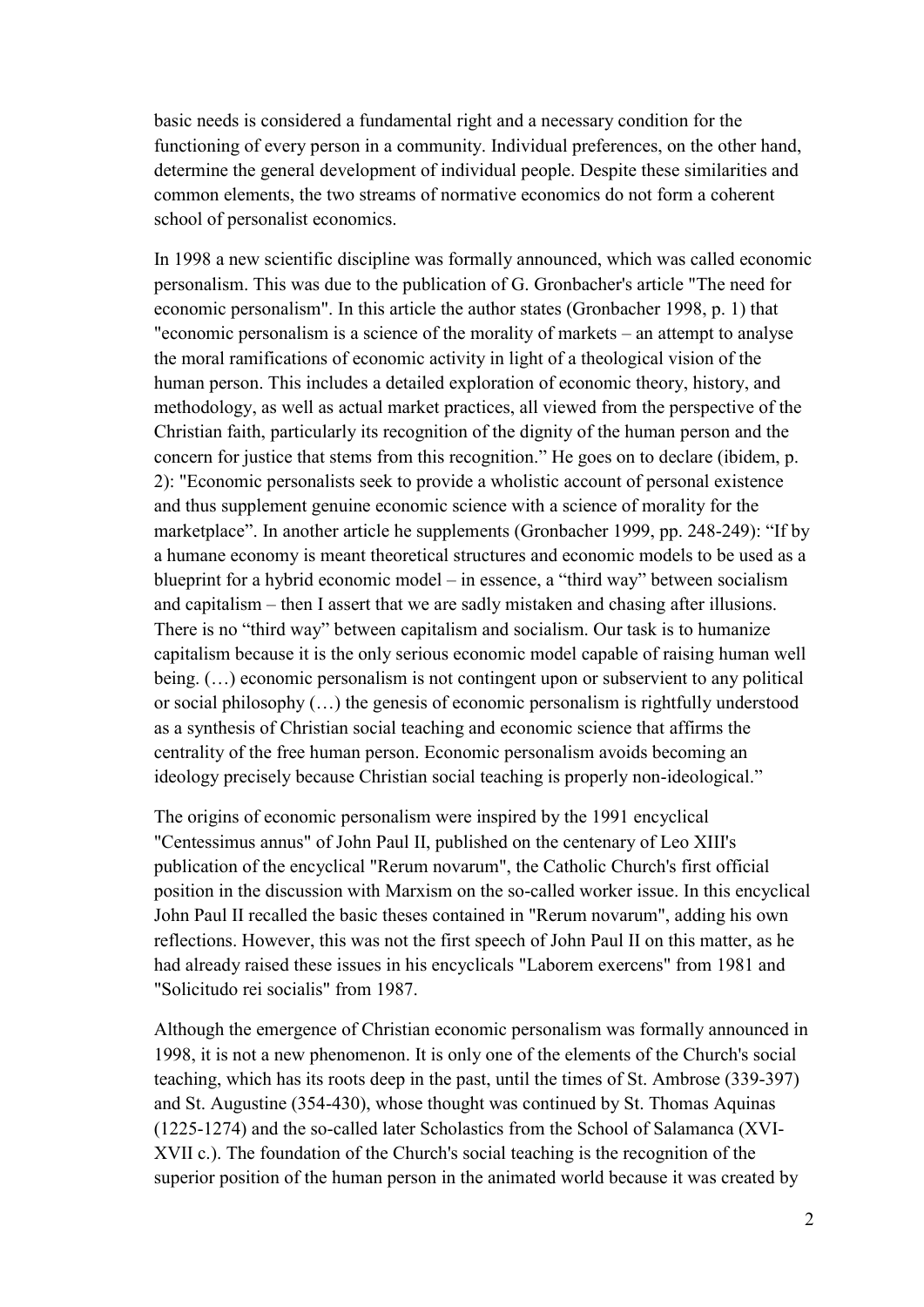God in His image and likeness. The novelty of economic personalism lies only in the attempt to incorporate into the Church's social doctrine certain achievements of some representatives of secular economic science. These are mainly representatives of the Austrian School, which is based on the approach of L. von Mises, as well as the Chicago School (mainly M. Friedman, but also G. Stigler, G.S. Becker, R.E. Lucas) and the Public Choice School of Virginia (J. Buchanan, G. Tullock, K. Arrow).

The centre gathering the supporters of economic personalism is the Lord Acton Institute founded by Father Robert A. Sirico in Grand Rapids, Michigan, USA, and the quarterly "Journal of Markets and Morality" published by this institute is a forum for the exchange of ideas.

Economic personalism is also being developed in many other centres, mainly in departments or institutes of Catholic universities and colleges, as well as by authors unrelated to universities.

As this brief description shows, economic personalism formulates demands for people acting in the economic sphere, that is, it teaches how to make economic relations compatible with Christian morality. It is therefore extremely normative in nature and is clearly situated in the area of ethics.

### **2.2. Other initiatives to humanize the economics**

In the same vein of initiatives aimed at making the economics less focused on the problem of market prices and macroeconomic equilibrium, and more on people and their real needs and desires, there is also the so-called civil economy, developed in Italy since the second half of the 1990s, which is gaining more and more supporters. It was initiated by two Italian economists, Luigino Bruni and Stefano Zamagni, who are trying to refresh and develop the ideas of the 18th century Italian economic school. The focal point of interest of this school, which Bruni and Zamagni want to restore a proper place in contemporary discourse, are human relations. In the English version of their book, the authors define their approach as such (Bruni, Zamagni 2016, p. 7) "The civil economy, then, is an approach to the market and the economy in Europe – particularly the Europe of Latin and communal origins roots – that is not founded on the cornerstone of the individual and his freedom from the community. Differing from the political economy tradition, the civil economy is a relational and social economy, and 'catholic' in an etymological sense (...). The civil economy, an ancient, living tree - like a centuries-old olive tree – that is still capable of flouring and bearing fruit, also provides a way of critically evaluating our own time to improve it. (...) Today we lack many things because we lack a grand narrative of our roots and thus of our future (...). Europe, having lost contact with its humanist roots and the civil economy tree, is no longer innovating. Ultimately, the civil economy is a grand narrative on the vocation and destiny of our past, present and future. This vocation and destiny are the centre of the thoughts and actions of the authors of this book".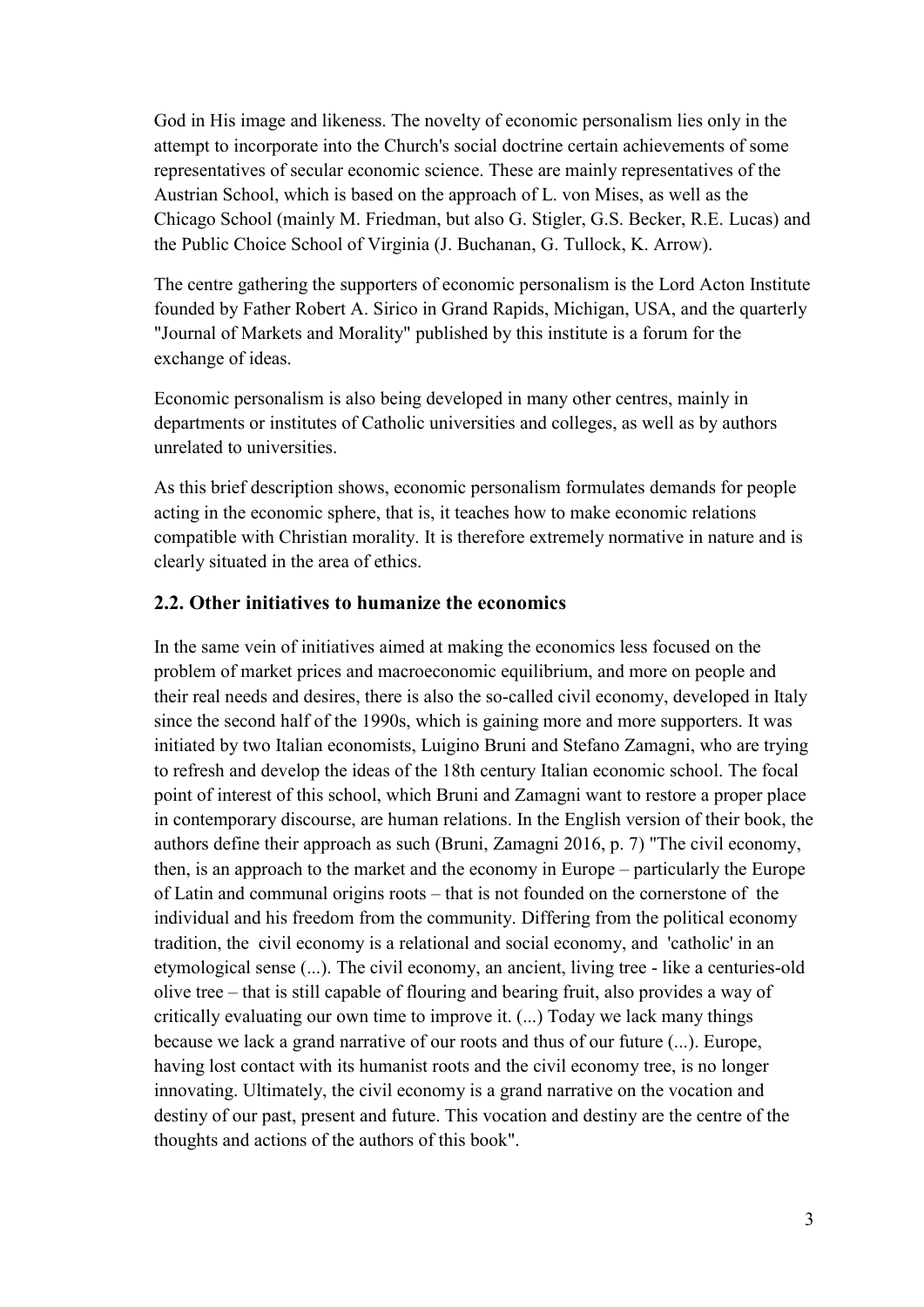It is not easy to describe in a few sentences what civil economy is. According to Zamagni himself (Zamagni 2011, p. 277), it has no connection with either the so-called social economy or various non-profit institutions. Neither is it an opposition project to the so-called economy of solidarity, nor is it another, older version of political economics. What is it then? In the above-mentioned basic work (Bruni, Zamagni 2016) the authors write (p. 4): "Although [it] might lead some to think that we are about to define the civil economy as the true alternative to this form of capitalism, in reality the civil economy is not that alternative system, neither in thought nor practice. It is, however, a laboratory of thought and practice in which we can attempt to imagine it." Bruni and Zamagni do not therefore distance themselves from either classical economics or modern schools of economics, but try to fill in the gaps in their approach.

In another text, the authors state the source of contemporary problems in such a way (Becchetti, Bruni, Zamagni 2015, p. 133): "At the root of the current problem lies three forms of reductionism: i) *anthropological reductionism* by which human beings are conceived as *hominess economici* (100% self-interested individuals) and not as *personae*, that is, human beings whose subjective well-being largely depends on the quality of their social life; ii) *corporate reductionism* by which all productive organizations need to be unfettered profit maximizers that prioritize the expectations of one category of stakeholders (shareholders) over all the others (customers, workers, suppliers, local communities); iii) *value reductionism* by which value is narrowly identified with GDP and not as the stock of economic, environmental, cultural, spiritual and relational goods that a community should enjoy."

The first form of reductionism consists in the replacement in scientific deliberations of the human person by an egoistic economic man. The effect of the second form of reductionism is to attribute profit maximisation to all producers as the goal of their activities, and to corporations in the production sector - to care exclusively for the interests of shareholders at the expense of other stakeholders, i.e. consumers, employees, suppliers and local communities. Value reductionism, on the other hand, means reducing this notion in economics to what falls within the scope of GDP, excluding other goods, such as spiritual, cultural, environmental and relational values..

The main emphasis in the civil economy is on interpersonal relationships, which determine the possibility of achieving full satisfaction and public happiness. The authors state that one of the main reasons for the inability to go beyond the utility function, and to go beyond anthropological reductionism in economic considerations is the missing concept of relational goods. The idea of this concept is to attribute the status of a good (or evil) to relationships in themselves, since, as they state (Becchetti, Bruni, Zamagni 2015, p. 137): "(...) every human relationship is an infinitely "grater" fact than the economic dimension alone. (...) relational goods can be understood and described also as economic goods; that is as realities to which people attribute economic value alongside other non-economic values and from which they obtain well-being. With relational goods, among people (doing things together) are what increases utility and not the goods themselves."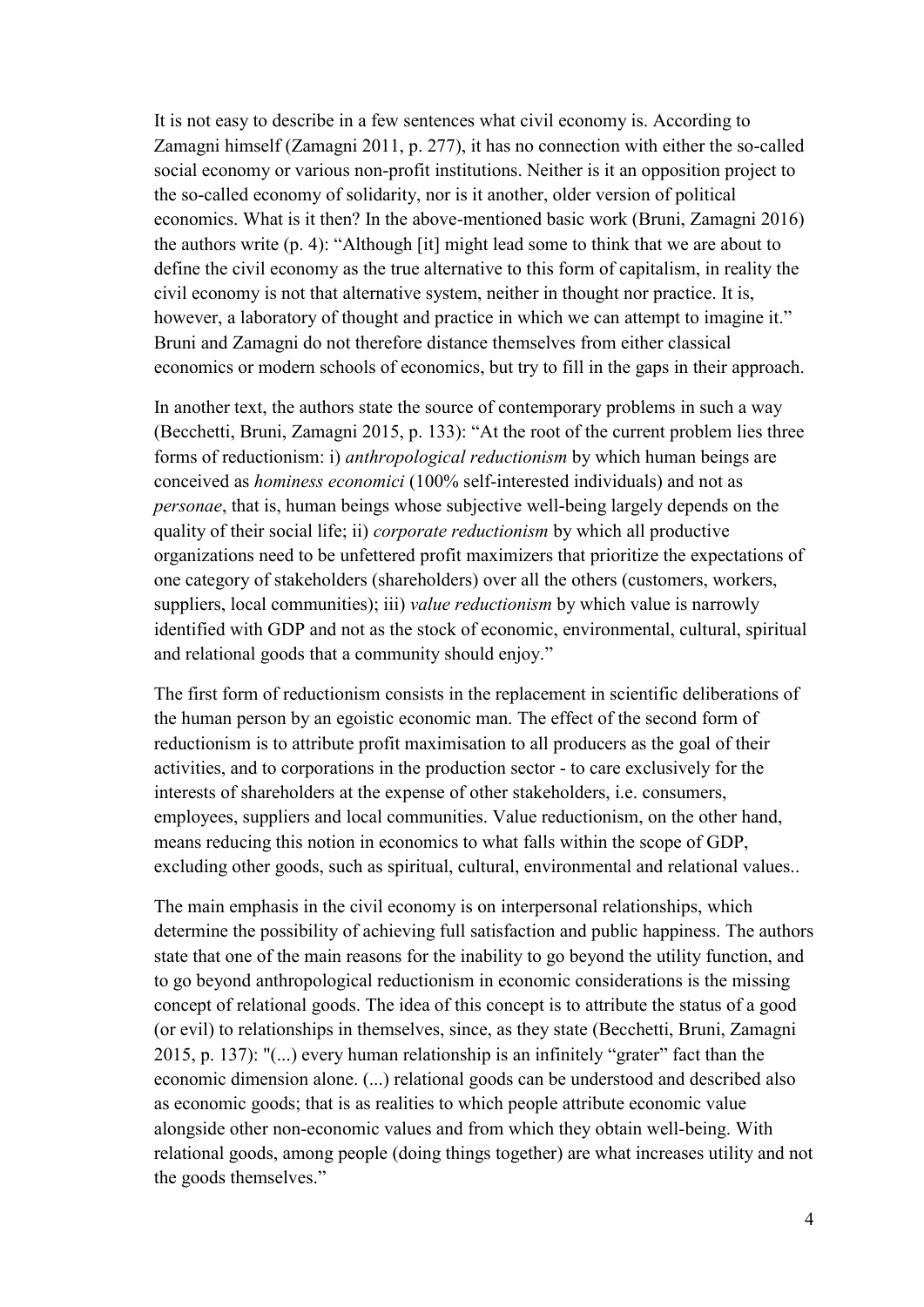Among many of the themes discussed by the Authors in their work is a definitely negative assessment of unproductive pensions, i.e. the derivation of income not from active streams of capital but from previously obtained privileges and rights (Bruni, Zamagni 2016, p. 35). The reason for such an assessment is the fact that, in their opinion, the activity of the pensioners is detrimental to economic development and social production, as it hampers the activity of the entrepreneurs-producers. (ibid., p. 56).

P.H. Dembiński, director of the Observatoire de la Finance established in Geneva in 1996, and people operating within this think tank, show a slightly different approach in their publications. Here too, the emphasis is placed on ethical issues, but attention is mainly focused on the processes in the financial sector, because - as stated in the mission of the Foundation - "The economy is nowadays the heart of society, and at the heart of the economy is finance". In response to the financial crisis that broke out in the United States in 2007 and spread rapidly to the economies of most developed countries of the modern world, a special manifesto was published in several languages in 2008, whose English title is: "For finance that serves the common good." The manifesto states, among other things "The current crisis is not just economic or financial – it is system-wide. It is not simply a matter of the financial sector coming back into line with the "real" economy. The crisis is the outcome of years of unremitting pressure than has seriously weakened the material, social, intellectual and ethical foundations of the socio-economic system based on political and economic freedom. (...) Ever since the mid-1970s, finance has played an ever greater role not only in the economy, but also in the world views and aspirations of political, economic and social players. This rapid spread of financial practices and techniques, together with the attitudes and values they engender, has been termed financialization. Financialization has transformed both our economy and our society by increasingly organizing them around the pursuit of financial efficiency and a linear view of time that is peculiar to finance. Today's crisis has brought this system close to breaking point, and there are some who see it as 'the end of era<sup>"</sup>.

The subsequent diagnosis reveals the following processes that led to this:

- financialization has led to the almost total triumph of transactions over relationships;
- the 'efficiency ethos' has gradually worn down moral resistance and become the ultimate criterion of judgment;
- when separated from moral considerations, the 'efficiency ethos' has led to increasingly crude manifestations of greed,

with the result that "the free market based on players' sense of responsibility, is making way for a 'greed market' which will in turn require escalating controls, rules and procedures in both the public and the private sector. This will not only be very costly, but will make players even less willing to take responsibility for their actions."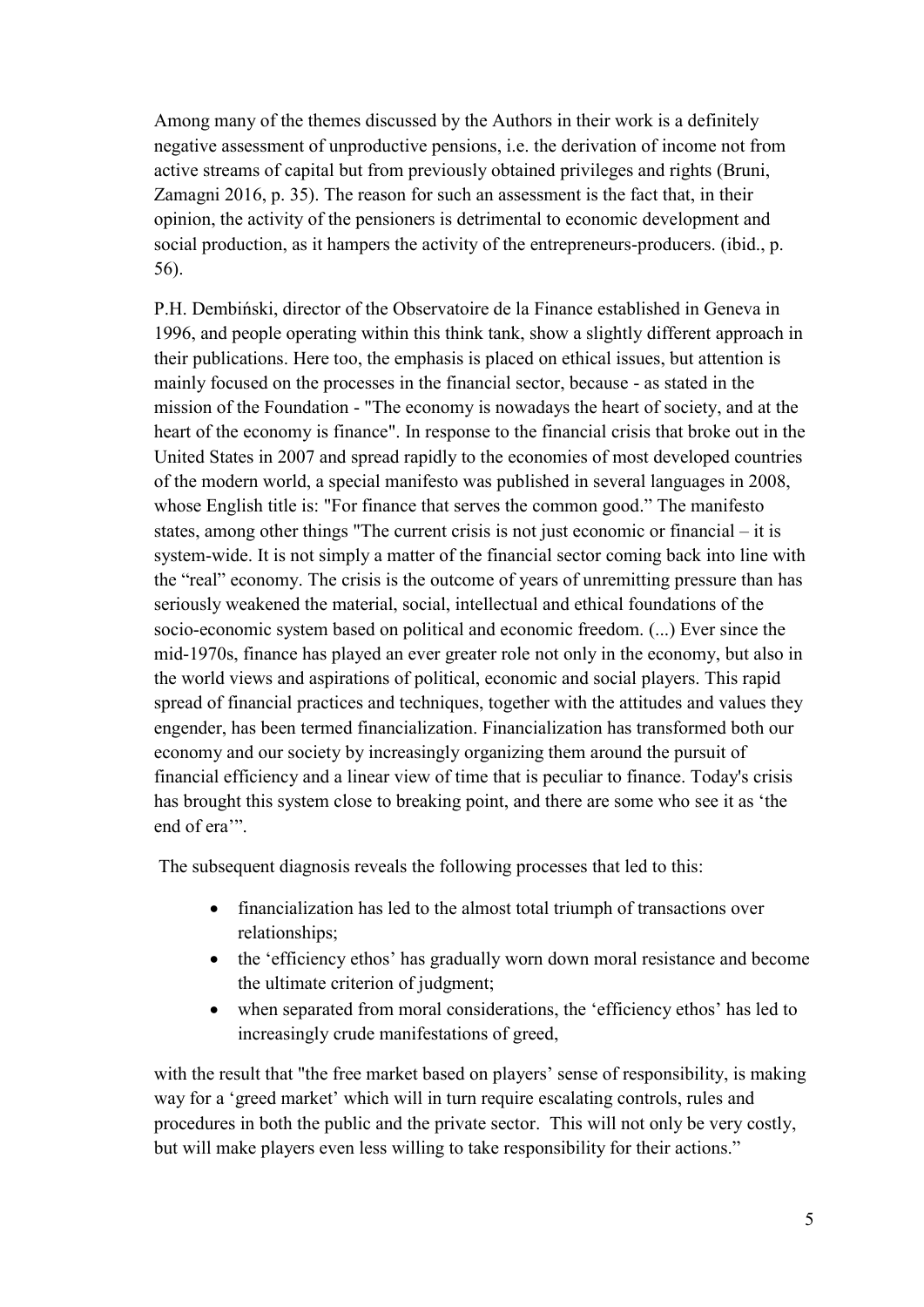The development and justification of the issues signalled in the manifesto, as well as a detailed description of the financialization process and its social consequences, are presented in two more works by P. Dembinski, whose Polish editions were published in 2011 and 2017 (Dembinski 2011 and Dembinski 2017). It is worth noting that whilst the first of these works still involves the real economy in some aspects, the second is devoted exclusively to the financial sector.

From the former, a pessimistic overall picture of "a man in the grip of financialization" emerges; this is the title of one of the chapters. In this chapter we will find, among other things, statements that illustrate the dominance of the "efficiency ethos" and the "primacy of transactions over relationships". (Dembinski 2011, p. 171, the following quotations are our own translation from Polish): "In this situation, financialization affects the essence of humanity. A recent divorce court found that one of the spouses' medical diploma was a joint 'investment' and that the other party was therefore entitled to income from this investment. This is an extreme example of a vision of a man who is only a "portfolio of assets". His activity would therefore consist in the mobilization of his "intangible assets" consisting of technical or professional knowledge, contacts or networks of clients. This theoretical perspective fundamentally changes the importance of both labor relations and its remuneration. Remuneration can be interpreted as a return on investment or amortization of previous investments, i.e. a kind of ROE".

He goes on to write (ibid., p.172): "The traditional concept of cooperation between two production factors has been replaced by a state of confrontation aimed at seizing the fruit of the activity. This confrontation is all the more acute because it is multidimensional and because breaking the cooperation relationship (resignation or dismissal) is easy. (…). Each party (...) is waiting for the best moment to leave the relationship in spite of loyalty, but in the name of maximizing profit, by grasping the chance to take possession of new knowledge, new ideas, entire clientele segments, etc.".

Concluding a detailed analysis of the causes and course of the financialization process, the author writes (ibid., p. 192): "Today, economics and finance are not only free from metaphysical, social or political control, but in the absence of other equivalent forces they themselves begin to dominate the field of metaphysics, society or politics. Calls for political control over the world of economics to be re-established - given the power of financialization - are pious wishes or idealistic spells that have little chance of being implemented in the near future. And in the chapter entitled: "What to do?", the author states (ibid., p. 194): "Perhaps the most important of the processes analyzed here is the slow maturation of ideas. It took more than two centuries for the ethos of effectiveness to become the dominant and undisputed paradigm of today. Therefore, resistance must be directed primarily against the ambition of this paradigm to monopolize the issue of meaning - and for meaning, the most important thing is to define goals, only then the means to achieve them. It is not, therefore, a matter of making financialization more moral, but of subordinating it to objectives which include respect for human nature and dignity.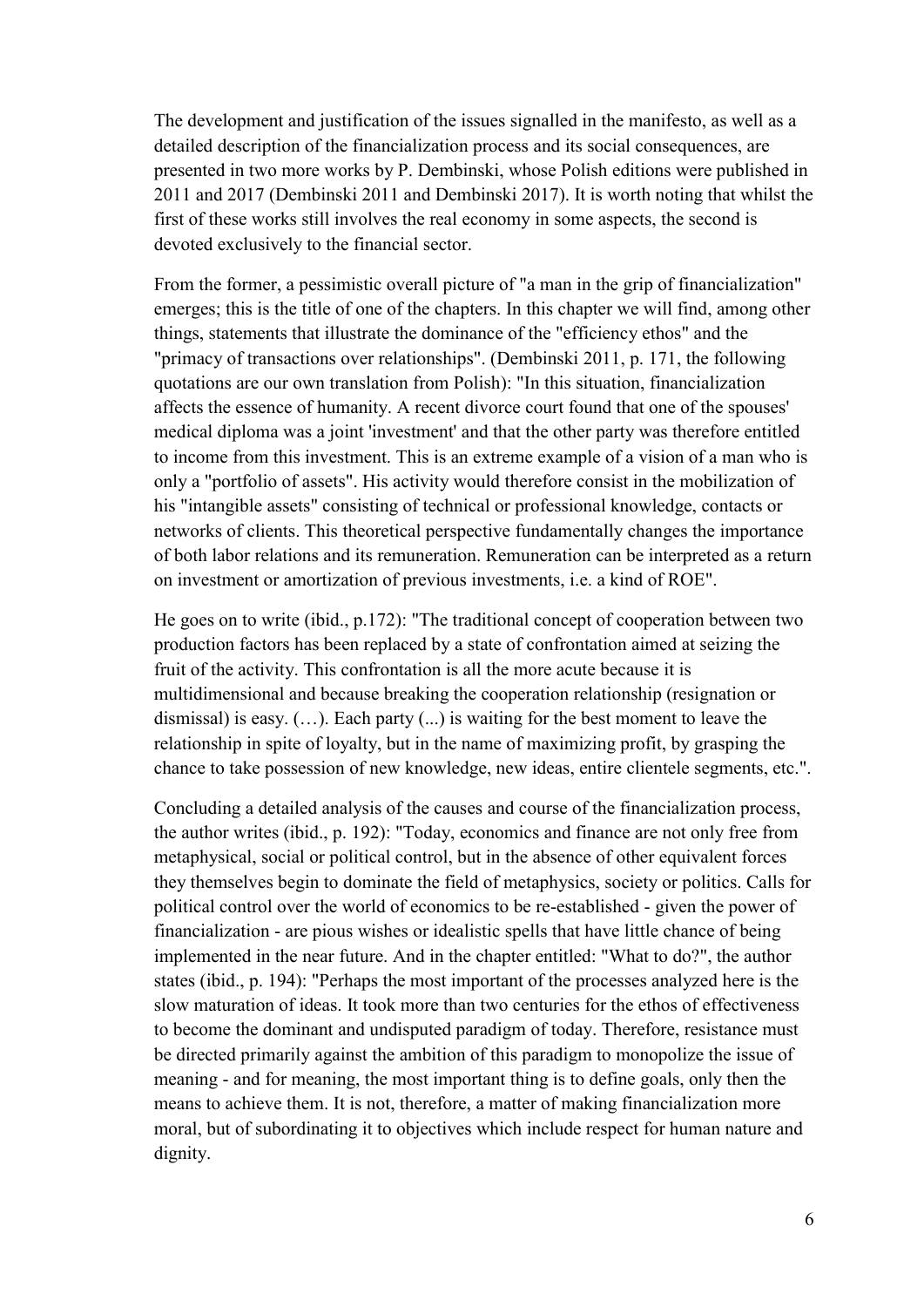As already mentioned, the second of the above mentioned work of P.H. Dembinski is entirely devoted to ethical issues in finance. Introducing these issues, the author writes (Dembiski 2017, p. 11): "During this period (a period called 'euphoric thirty years', which ended with the 2007 crisis - RS), the public, business circles and governments (regardless of political coloring) blindly believed in financial techniques and institutions. It was only the crisis that brought a three-decade collective blindness to an end. The shocked world understood not only how unsustainable the financial development was, but also the fact that it occurred in a vacuum, outside political or ethical external control. During the 'euphoric thirty years', the natural human sense of prudent and sensible effort was suppressed and ethical issues were overshadowed.

Due to the fact that finance, or more precisely - financial markets and institutions - are linked by three groups of entities, in the main part of his work the author considers in the following chapters the ethical dilemmas of each of these groups separately. He starts with the owners of funds invested in various financial instruments, then goes to the users of these funds, and ends with intermediaries who facilitate the flow of funds between the first and second group. Each of these groups has "something on their conscience" about ethical issues in connection with their financial activities.

The book ends with a rather enigmatic conclusion (ibid., p. 133): "(...) taking ethics in finance seriously should lead to a reduction in their scale by reducing both supply and demand. This can be painful for this currently highly inflated sector. But that is the price to be paid for the necessary structural adjustment and the emergence of a renewed financial sector that can realistically and truly serve the highest aspirations of man and society".

The enigmatic nature of this conclusion consists in the fact that it is not known which of what is the subject of supply and demand on the financial markets should be reduced, nor how this would happen. Without going deeper into the matter of financial markets and instruments, which I am writing about elsewhere (see: Szewczyk 2016), it is only worth noting that the purpose and nature of basic financial instruments is different, and completely different - those of derivatives. Both are used by financial market participants. The former, however, are used to move loan funds from the original lenders to their end users. The latter are mainly used for risk management and speculation.

The three different, but at the same time similar approaches to the ethical side of human activity discussed above do not, of course, exhaust the list of people who deal with these matters. This is evidenced, for example, by the extensive lists of literature used in each of the above mentioned articles and books. It is not possible to include them all, nor to argue with them. However, this is not the purpose of this work.

### **2.3. Common roots and similar diagnoses**

There is undoubtedly a great deal to be done in social and economic life in order to have relations in line with the personalistic vision of man. The point is, however, that even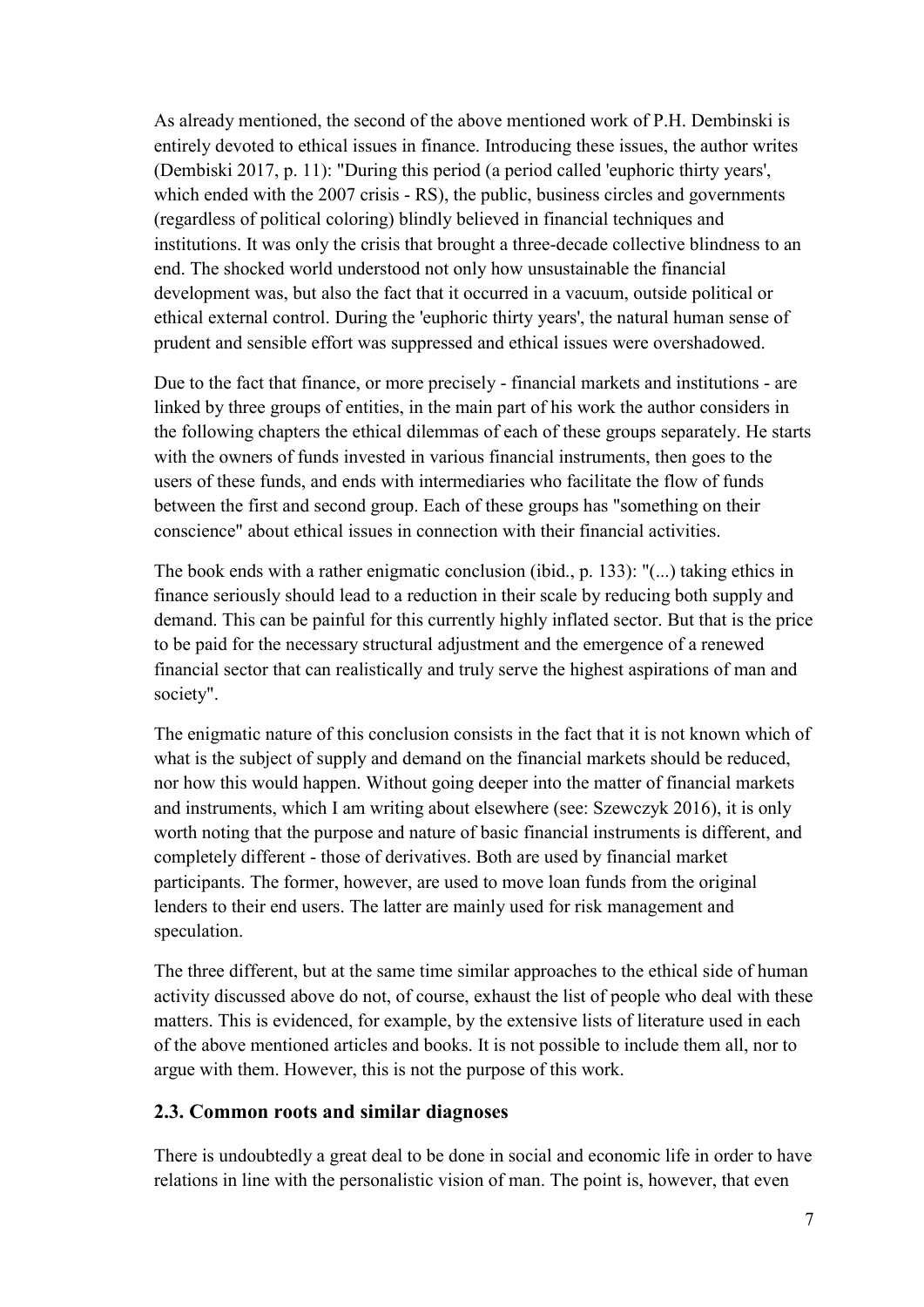the most correct ideas and postulates aimed at healing human relations in the socioeconomic sphere will be of no use if the diagnosis underlying the recommended therapy does not identify the real causes of the situation. And this is precisely the situation we have been dealing with in this sphere at least since the time of Aristotle, i.e. since the first scientific reflection on the mechanisms of monetary economy. It was then that the foundations of the paradigm of the mainstream economics were laid. And all varieties of economic personalism are also based on this paradigm.

The axiom of mainstream economic theory with regard to entrepreneurship and money therefore sounds the same as that which Aristotle formulated 24 centuries ago with regard to merchants and usurers. According to this axiom the aim of an entrepreneur is to make money with money. The money must be "at the entrance" because it is not possible to establish a company if you do not have sufficient capital. And the money is "at the exit" because the company was founded for this purpose<sup>1</sup>. What changes in the subsequent stages of development are only slogans with which this axiom is "wrapped".

The second of the axioms of political economy, accepted both by the proponents of economic personalism and by other schools of thought aimed at the humanization of economics, is the one that recognizes the so-called labour force, which is today referred to as a more elegant and politically correct term "human capital", as one of the production factors. As a consequence, the "bearer" of this force, i.e. the worker, is treated in theory as a tool used in the production process to allow the owners of means of production to maximize their profits. That is why personalists call to complement economics with a moral science in order to ensure that people are not treated only as a tool in the hands of entrepreneurs.

The third axiom is that value is created in the production process by the capitalist's combination of three factors of production, namely capital, labor and land. Each of them is necessary for the production process, but the factor that creates new value is, according to the mainstream economic theory, the work of employees. The other two only transfer part or all of their value to the goods produced in each production cycle. This thesis was also taken up by other social sciences.

The Aristotelian division of people into those who act for money, i.e. entrepreneurs, and those who act to satisfy needs, i.e. households, has been fully taken over by social sciences. As a result, the picture of social relations in a market economy is presented in this way more or less: Entrepreneurs gain profits from capital, taking over part of the value generated in the production process. As a result, labor providers, i.e. households, receive only part of the value they create in the production process. Thus it seems logical to conclude that the interests of these two groups are in conflict; for the greater

 $\overline{a}$ 

 $1$  That's what Marx made clear when he wrote ( 2004, II.IV.19): "The restless never-ending process of profit-making alone is what he aims at. This boundless greed after riches, this passionate chase after exchange-value, is common to the capitalist and the miser; but while the miser is merely a capitalist gone mad, the capitalist is a rational miser."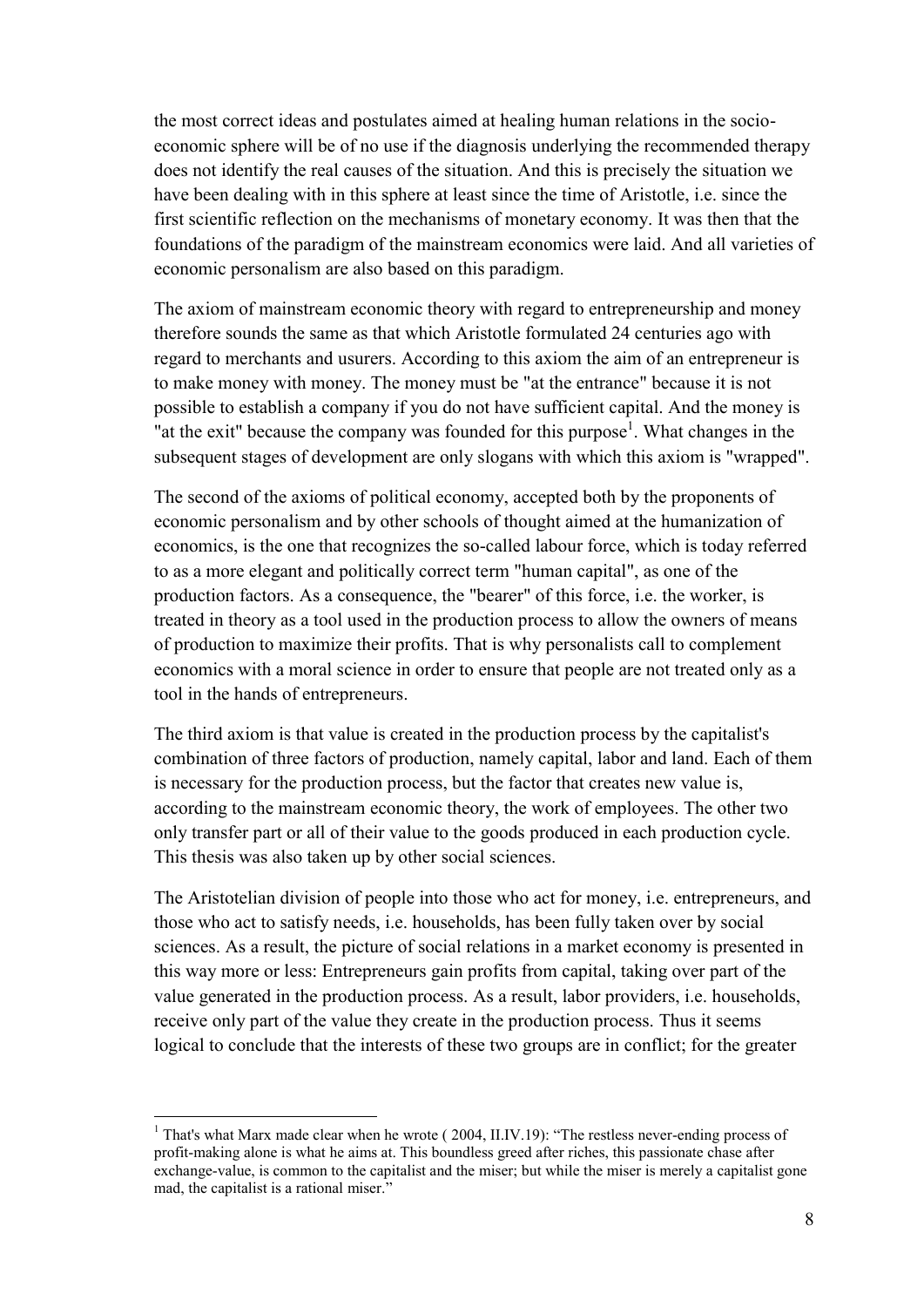part of the value is taken over by the owners of capital in the form of profits, the less is left for the wages of employees.

The thesis about the conflict of interests of entrepreneurs and workers has become the basis of the Marxist theory of exploitation of the working class, but it is also accepted by all non-Marxist schools of political economy. Here are two quotes showing the reasoning of the supporters of this thesis.

The first quotation comes from one of the protoplasts of the Austrian School, E. Boehm-Bawerk, who already in 1884 wrote: (Boehm-Bawerk 2005, p.76, free translation from the Polish edition): "The example of machines particularly demonstrated how sharply the interests of capital and labor can stand in contrast: the same machines that have brought golden mountains to the entrepreneur-capitalist, with their appearance thousands of workers deprived bread. And even when these first disasters were overcome, the opposition remained. The capitalist and the worker share the product of the enterprise: but they share so that the worker usually receives little, or very little, and the entrepreneur receives much. Dissatisfaction with the small part received is not tempered, as in the case of the former journeyman, by the hope of once having a lion's share, because the worker of a large enterprise has no such hope; on the contrary, this dissatisfaction is even exacerbated by the awareness that for this miserable payment he has to give hard work, when the entrepreneur has a rich share for the lighter effort, and often without any effort. And when this contrast of fates and interests was accompanied by the idea that, in fact, the workers had produced products from which the entrepreneur drew his income - a thought which Smith has often highlighted in his widespread system - there was soon to be a "fourth state" defender who would ask the same question, which several hundred years earlier had already been posed in the debtor's favour as to the interest: is the return on capital justified? Is it fair that a capitalist entrepreneur receives, even if he does not sneer a finger, a substantial part of what workers have produced with their work, and is it not the whole product that should rather be given to them?

The second quotation, which comes from an article by one of the most important contemporary representatives of the liberal stream, Anthony de Jasay, confirms that nothing has changed in this matter since Smith's time. This author states (Jasay 2012, p. 283-4) that the defining feature of capitalism "(...) is a clear distinction between the interests of workers and those of capital. In the conditions of pre-capitalist production, which takes place on a small scale, these two factors converge in one person, who also has an added value. (...) In a capitalist enterprise, on the other hand, work and capital are provided by two different teams of people. Together they produce added value, and the greater share of one of them is made at the expense of the other, and an infinite number of relations between these shares is possible."

The Austrian School, initiated by K. Menger (2007 [1871]) and developed by L. Mises (1996 [1949]) and F. Hayek (2007), also did not contribute sufficiently to a proper understanding of the essence of human economic activity. The representatives of this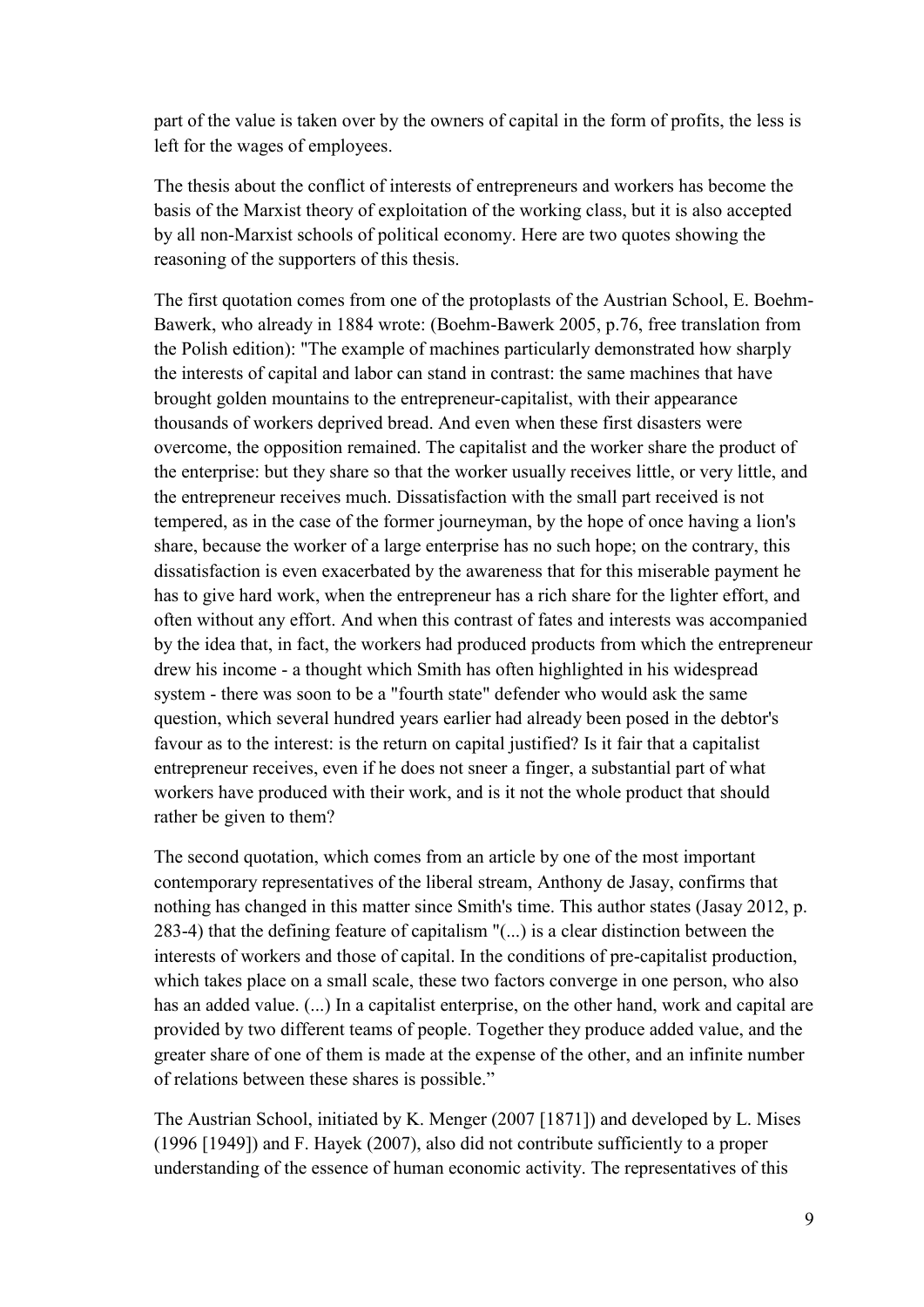school are interested in the real person as a subject acting and making rational choices, that is homo agens. This is how they differ from the supporters of the classical theory in which the subject is homo oeconomicus - an abstract individual who always reacts thoughtlessly and exactly the same to a particular kind of incentive. Despite these differences in the approach to the subject of investigation, these two trends are linked by the thesis that the motive for both economic activity and market exchange is the increase in value. The fact that for "Austrians" value is a subjective category, while for "classics" it is an objective category, is of little importance here.

The founders of the Austrian school, K. Menger and L. Mises, distinguish three types of value: use value, exchange value and economic value, treating each of them as a subjective assessment of the importance of a given good in terms of the needs that can be satisfied by it. The economic value becomes that which is subjectively greater. If we value more the need that can be satisfied by using the properties of a good, we use it directly to satisfy that need, and then its economic value becomes its use value. If we value more the need that can be satisfied with goods obtained through market exchange, then the economic value becomes the exchange value of the good (Menger 2007, pp. 230-231). Each of these values, however, means for "Austrians" - let us repeat - the subjective feelings of whoever owns the goods. The same subjective character has for them profit made from the market exchange and for this very reason, they claim, it cannot be assessed by third parties.

In some studies by representatives of economic personalism, who's concepts are based on the Austrian approach, a change in the interpretation of the category of value can be observed. The subjective character is given a use value, while the exchange value becomes something objective. Here, for example, O'Boyle (2008, p.18): "Exchange value is an objective piece of information. Use value, on the other hand, is a subjective human experience. For every one of the persons involved, use value (what is gotten) must be greater than exchange value (what is given up). Without that gain, the exchange cannot be carried out. However, without a limit to the extent of that gain and its origins, some persons in the exchange process are able to take more than their due while others are left with less."

O'Boyle's approach to value leads to serious logical problems. If we agree that the use value is subjective and the exchange value is objective, then from the point of view of logic it is not clear how to come to the profit, which is to be the result of an exchange act. It is not possible to subtract a non-measurable subjective quantity from a measurable objective quantity to determine that profit. There is therefore no basis for comparing the profits made by the parties of the transaction, and thus the assessment of the transaction in ethical terms becomes pointless.

Another problem arising from O'Boyle's approach to market exchanges using a subjective use value and an objective exchange value is the misappraisal of the participants' motives. Let us again use a quote from the same work (O'Boyle 2008, p.18,): " In the workplace, for example, when the baker hires a sales clerk to tend to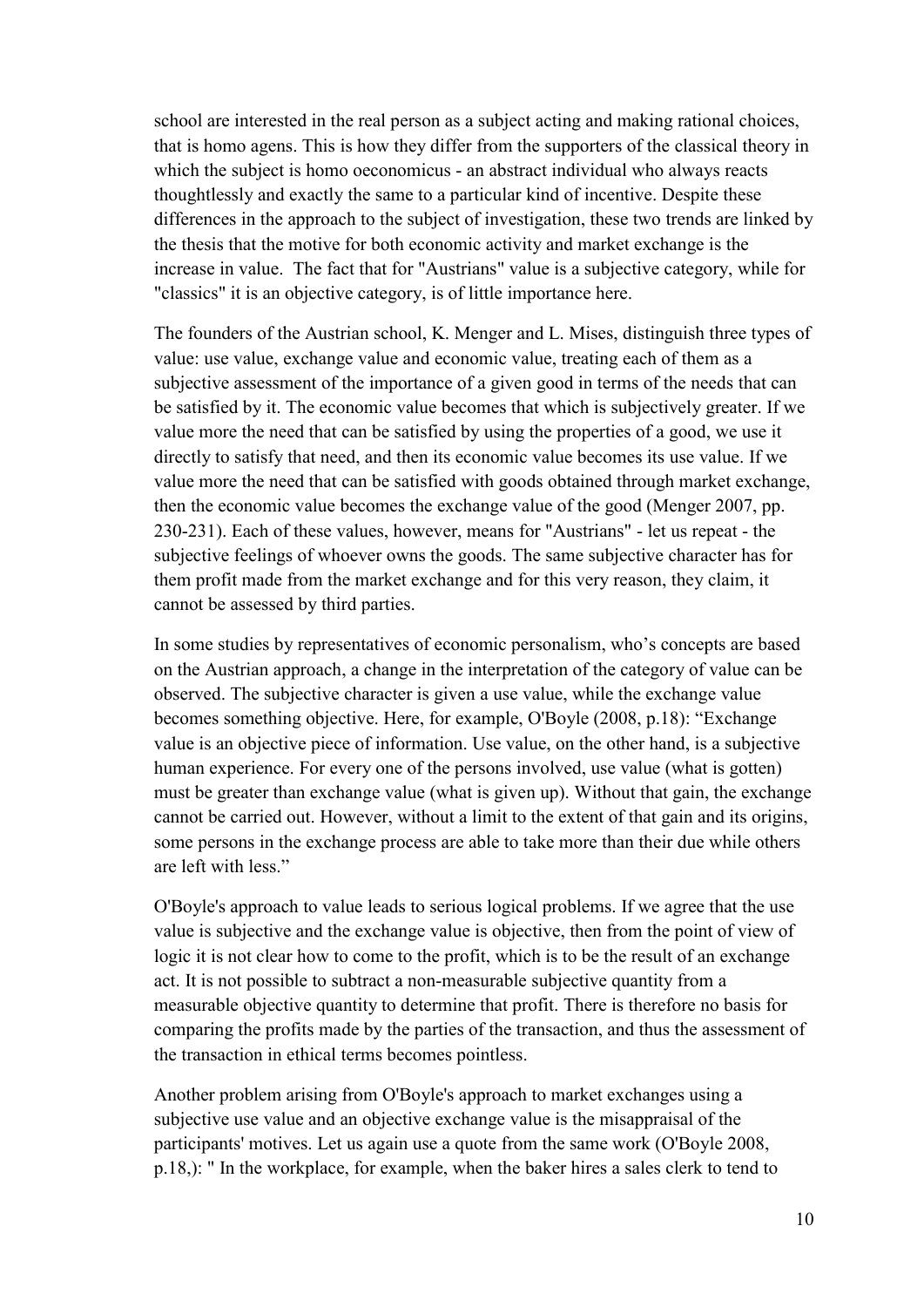his/her customers, there is gain for both parties. The baker gets the clerk's labor services that are more useful to him/her than the wages that must be paid, thereby adding to the baker's profits. Without that gain, the baker could not afford to hire the sales clerk. At the same time, the clerk contributes his/her labor services because the wages paid are more useful than the time and effort involved in working. Without that gain (known among economists as economic rent) the clerk would not accept the job."

Apart from the above mentioned objection concerning the impossibility of determining the amount of profit achieved by the parties to the transaction in this approach, the above mentioned argument leads to the somewhat absurd conclusion that the sales clerk takes up a job with the baker not so that he can spend the money he has earned on his subsistence, but does so for profit. One could therefore sarcastically state that if it were not for this profit, he would probably be lying upside down, regardless of the fact that he is hungry and naked, as this would give him more satisfaction. This example shows how the attachment to the theory of exchange based on the axiom of values as a motive for exchange can lead astray.

The errors noted in the quoted excerpts from O'Boyle's work have too great weight to be put on the back burst of linguistic awkwardness and put them in order. These excerpts are used by the author to demonstrate the need for some judge to interfere in the processes of market exchange, to assess which side of the exchange act and to what extent has gained "more than it should have gained", and to make - according to this assessment - binding decisions to correct the effects of the "invisible hand of the market". According to O'Boyle (ibidem): "Conventional economics brushes aside the problem of exploitation and victimization with the invisible hand argument. Every economic agent in the pursuit of his/her own self-interest serves the good of all through the invisible hand of the market. Introducing justice into economic affairs is unnecessary and threatens the value-free nature of conventional economic science. Personalist economics rejects the invisible hand on grounds that its appeal to magic and rhetoric is no substitute for the call of justice to reason and substance. Personalist economics accepts a value-laden economics as the price for aligning the study of economics more closely with economic reality."

As the above examples show, the view about the conflict of interests of entrepreneurs and employees is shared by both mainstream economists and economic personalists relying on the Austrian school approach. This view seems to be supported by the fact that corporations are the dominant type of business ownership today. Therefore, the role of an entrepreneur has been taken over by an abstract entity, created precisely for the purpose of making profit. Thus, the division of economic entities into companies "making money" and persons "working for profit" became almost obvious and unquestionable. And since wages are an element of the company's costs on which the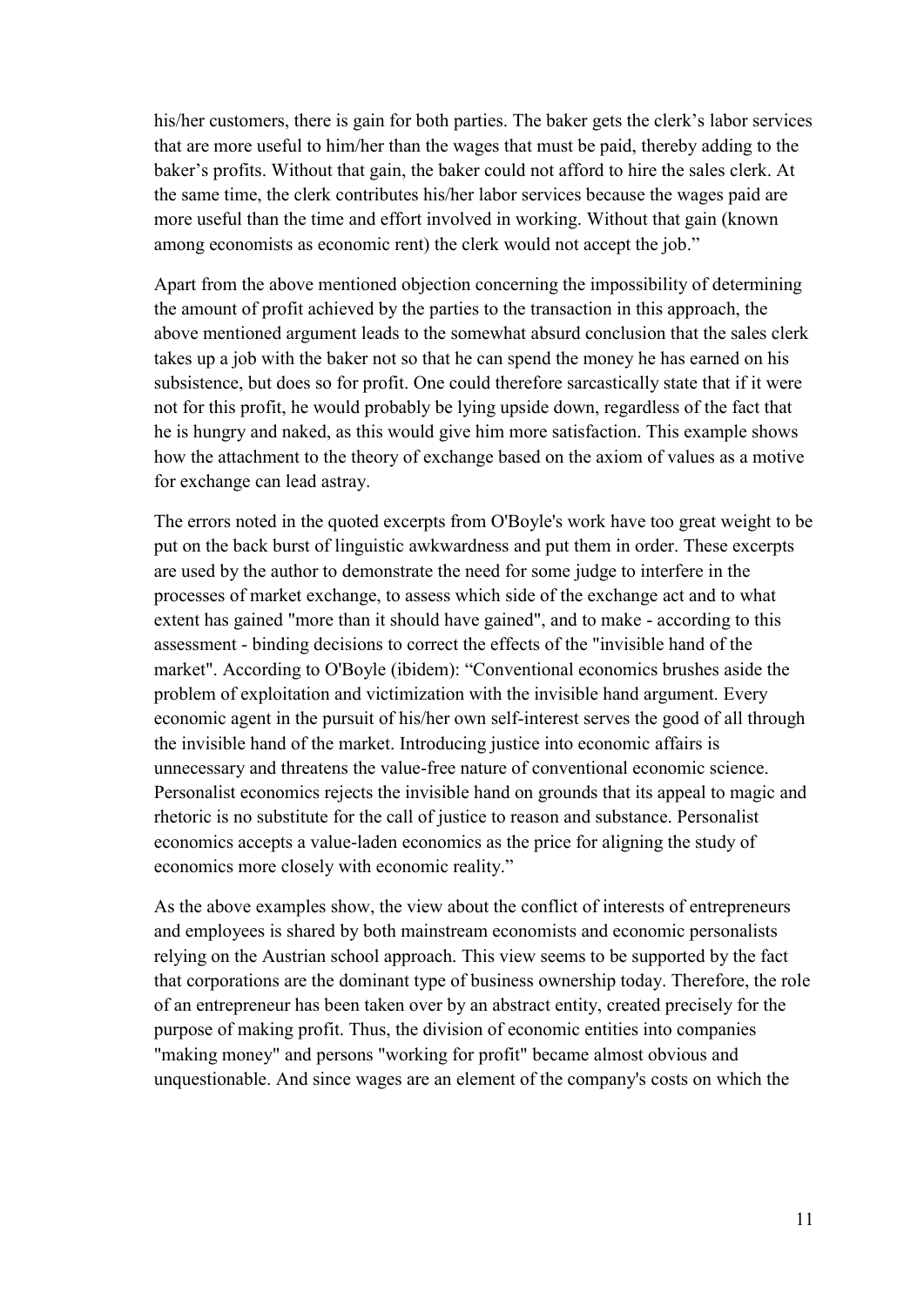level of profit depends, the thesis about the conflict of interests of these two entities seems unquestionable<sup>2</sup>.

## **2.4. Aim, subject matter and axioms of the personalist economics**

By initiating my version of the personalist economics, I want to demonstrate that human relations based on principles of the genuine free market are fully compatible with Christian morality, and that all the pathologies that the world has been struggling with in the sphere of social and economic relations almost since the dawn of time are due solely to a failure to observe two fundamental moral norms. The first prohibits the taking away by force or deception of what someone has gained through his own work and efforts and what has therefore become his property. The second prohibits harming the good name of others by attributing to them acts which they did not commit, or accusing them of intentions which they were not guided by. Since no one can have knowledge of the aims of another person's actions without his or her true declaration, the second norm in fact prohibits rushing to judge other people.

The personalist economics is the science of the laws and regularities governing those social relations that result from people's decisions on how to obtain goods and services to satisfy their needs. These laws and regularities will be discovered by way of deduction based on certain facts with the use of simplifying assumptions allowed in such considerations.

The starting point for the considerations of the personalist economics is the fact that man is the only subject of the material living world, who by his nature is a person. Therefore, the subject of interest in personalist economics is man, understood here as a person who is aware of his existence, who has reason and will, and who uses it in such a way that his knowledge and experience as well as his emotional state at the moment of making decisions allow him to do so. However, it does not assume any traits or abilities of a human being that would make him or her a superhuman, e.g. that he or she has full knowledge and information about anything. It is also not assumed that people have a constant scale of values, constant preferences or any constant feelings. Nor is it assumed that people always act according to commonly accepted moral norms, even if they claim that they fully accept them and consider them as their own. In short, the personalist economics treats a human being as the one who makes decisions and puts them into action. This work makes only one exception to this principle. Well, at the first stage of model deliberations, it turned out to be helpful to assume that the people making up the

 $\overline{a}$  $<sup>2</sup>$  This dogma in the Marxist version is referred to as the exploitation of the working class by the capitalist</sup> class. Since Marx's time, the only thing that has changed in the mainstream theory is that the working class has been renamed human capital and considered the most important asset of a company (corporation), and the dogma of exploitation has been replaced by theories that are to objectify wage levels, such as the theory of the effective wage linking wage levels to productivity (see, for example, Golnau 2012). This in turn makes it possible to "measure" this component by discounting the expenditures incurred for its "production". The wages are then derived from the incremental cost of the additional unit of that capital.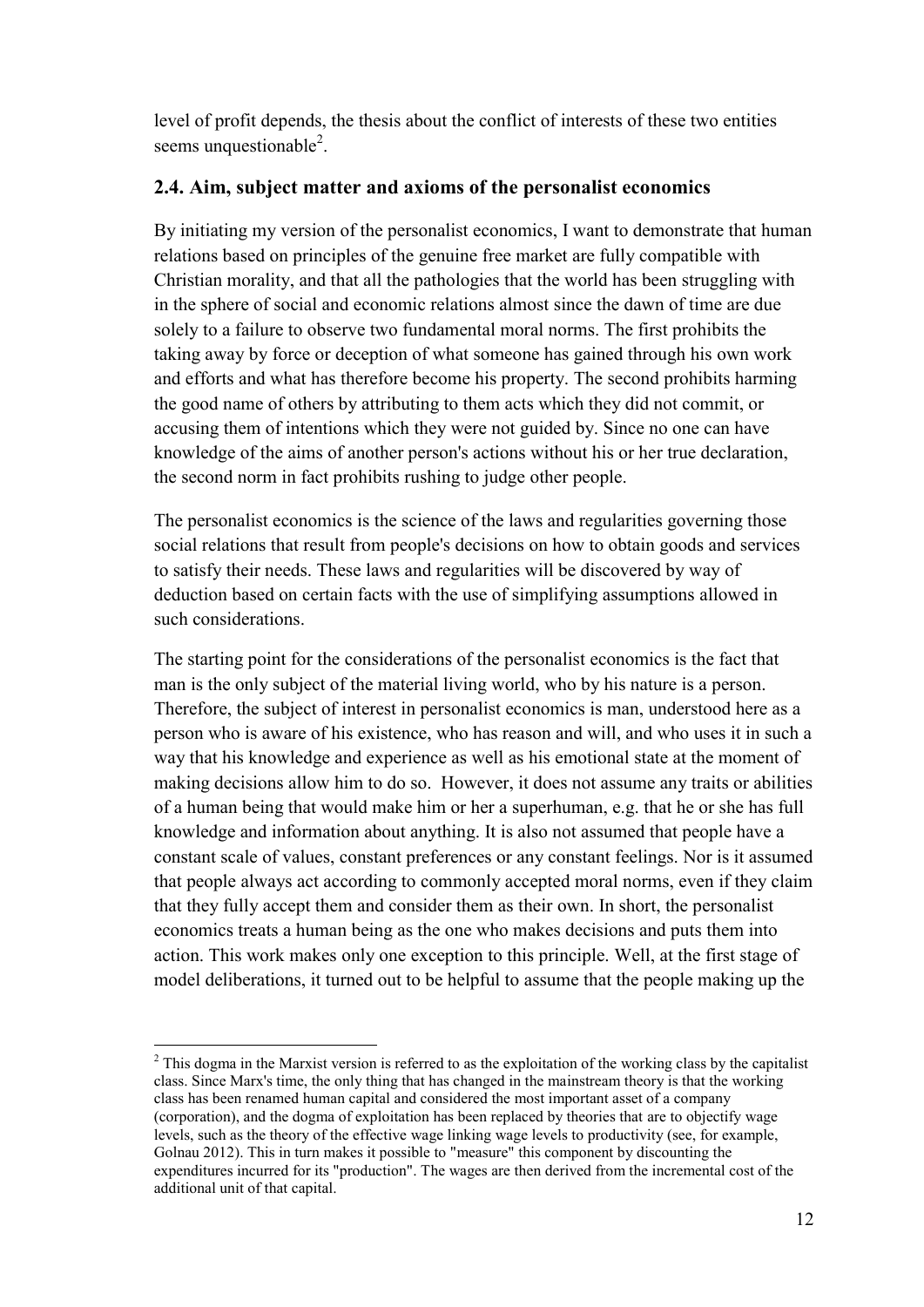analyzed fictional community are absolutely honest. Later, this assumption will be repealed.

The exposition of the human person as an object of interest in the personalist economics shows unequivocally that methodological individualism has been chosen as a way to reach the knowledge of the laws and mechanisms governing social relations in the sphere of production and exchange of goods and services. However, this does not mean that I am claiming that man is independent of the community, nor that he is original in relation to it. There is no doubt that every person is born as a member of the basic community of his father and mother, and that he is raised by that community. There is also no doubt that this process is usually influenced by communities larger than the family. The personalist economics therefore recognizes the social character of man and the influence of upbringing in the system of social norms. It recognizes, however, as an undeniable fact, proven countless times over, that every human being can both observe moral and legal norms that have been instilled in him or her during his or her upbringing, and break these norms either permanently or ad hoc, depending on the circumstances in which he or she makes a sovereign choice. This results from the very essence of the act of choice, which is dealt with in one of the first chapters of this work. If a person acts in accordance with the norms in force in a given community, he contributes to its duration and development. If, on the other hand, he acts against these norms, he disintegrates and destroys the community. In both cases, however, despite being entangled in different dependencies on the other members of a given community and the resulting different consequences of his or her behavior, a person does not cease to be an autonomous individual who in his actions can, but does not have to, take into account other members of the community in which he lives or only temporarily stays.

The human person is moreover the only subject aware of his or her existence that can be directly observed. In this matter, Hayek (2002, pp. 34-35) is right when he writes: "The ideas that the common mind has shaped itself about such collective entities as society or the economic system, capitalism or imperialism and the like, the social scientist must consider at most temporary theories, popular abstractions, and must not confuse them with facts. Constantly refraining from taking these pseudo-objectives as facts, and systematically departing in the analysis from the notions that guide individuals in their actions and not from the results of their theorizing about their actions, is a characteristic feature of methodological individualism, closely related to subjectivity in social sciences. The scientist's approach, on the other hand, because he is afraid to depart from the subjective concepts that determine individual actions, constantly makes the very mistake he tries to avoid, namely the mistake of taking as facts those collective entities that are nothing more than popular generalizations. In an attempt to not take as input the concepts nourished by individuals, when they are clearly recognizable and openly introduced as such, people brought up in scientistic views often and naively take popular speculative concepts as specific facts of a known kind.

The second axiom of personalist economics is the thesis that every kind of conscious human behavior, i.e. both acting and refraining from acting, must be preceded by an act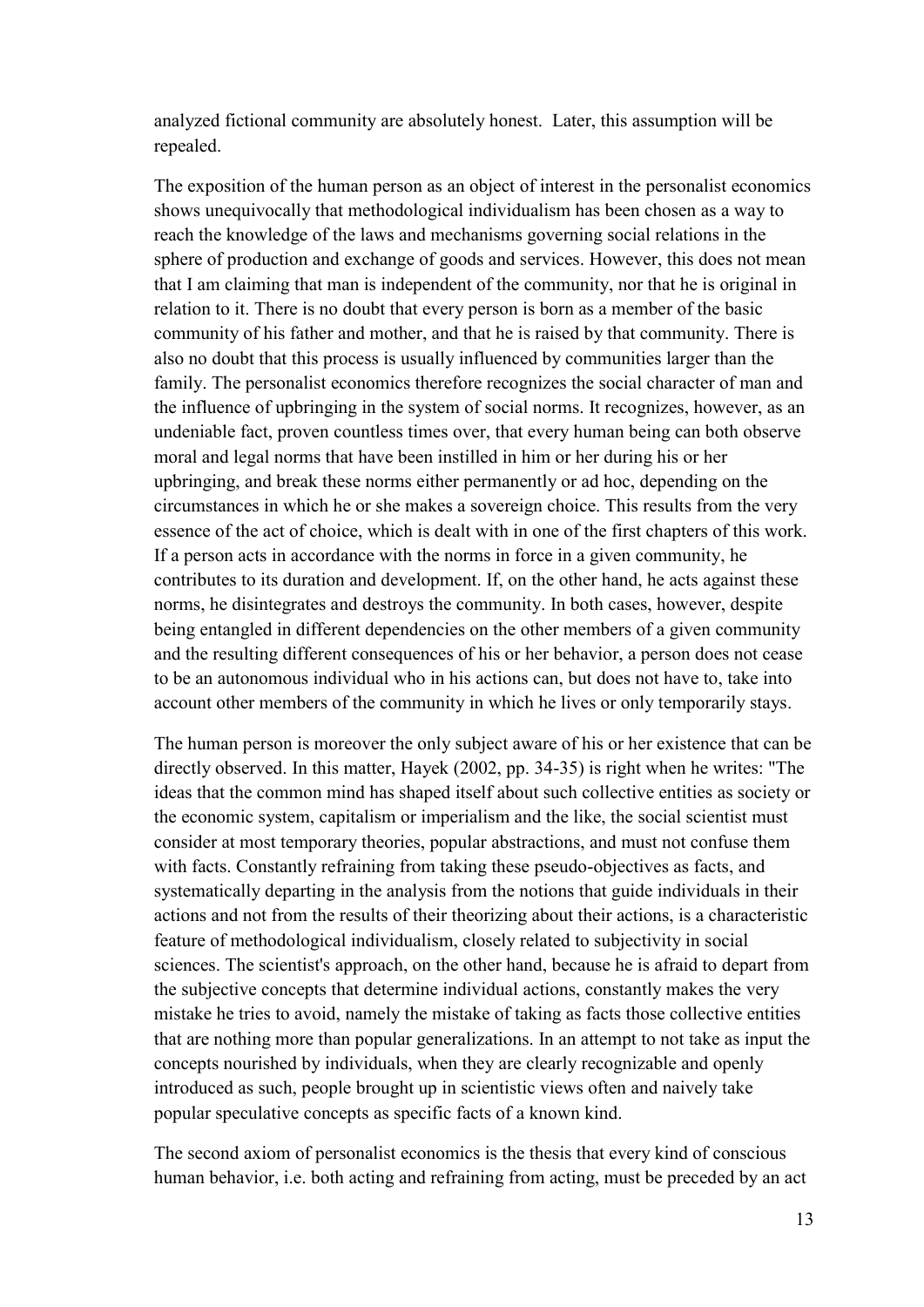of choice. For this reason, in personalist economics, an elementary phenomenon, i.e. one that cannot be traced back to its causes and which should be analyzed in its own right is the act of choice<sup>3</sup>. Treating the act of choice as an ultimate given, personalist economics builds on it the theory of choice.

The third axiom is related to human nature and states that no one is willing to constantly give fruits of their effort to strangers.

The very name "personalist economics" has been functioning for some time now in at least two English versions, namely as "personalist economics" or "personalistic economics" in the above quoted works of O'Boyle (2008) and Bouckaert (1999), and as "humane economy" in the work of Gronbacher (1999). In each of these works, however, these terms refer in essence to economic personalism, which has been described above.

As the explanations given above show, personalist economics is different from both mainstream economics and economic personalism. The mainstream economics focuses on the problem of equilibrium prices in the market economy, and - treating them as an incentive - examines alleged behavior of a homo oeconomicus, an abstract economic entity. Then, applying various formal procedures, this science tries to discover the laws governing behavior of communities consisting of such entities and transfers these laws to real human communities. The result of such an approach is a picture of social relations, which in many ways contradicts the elementary sense of logic, and often raises moral objections to the assessments made and to proposed solutions.

What distinguishes personalist economics from economic personalism, on the other hand, is its attitude to one of the elements of the paradigm of economics. This element is the thesis that some people provide other people - entrepreneurs - with a production factor, which is human labor, in Marxism called labor power. Suppliers of this production factor - workers - are thus regarded as a tool for achieving the goals of the owners the second production factor – maney-capital. Since wages and profits come from the distribution of the so-called surplus-value (added value) which, according to economics, is created in the production process, the interests of workers and capitalists are considered to be opposites. Economic personalism assumes tacitly the rightness of such an approach and only postulates that economic theory should take into account the fact that this specific tool, which is the worker, also has the dignity owed to the person, believing that such an approach will make this theory more human. For this reason, economic personalism can be considered a kind of hybrid whose creators try to combine the positive science of economics with the normative science of morality. The personalist economics considers this approach to be wrong. There is no point in renovating a building whose foundations are rotten. Finally, it is worth adding one more

 $\overline{a}$ 

 $3$  Mises (1996, p.18) considered action to be what he called an ultimate given, claiming that:" Human action is one of the agencies bringing about change. It is an element of cosmic activity and becoming. Therefore it is a legitimate object of scientific investigation. As—at least under present conditions—it cannot be traced back to its causes, it must be considered as an ultimate given and must be studied as such."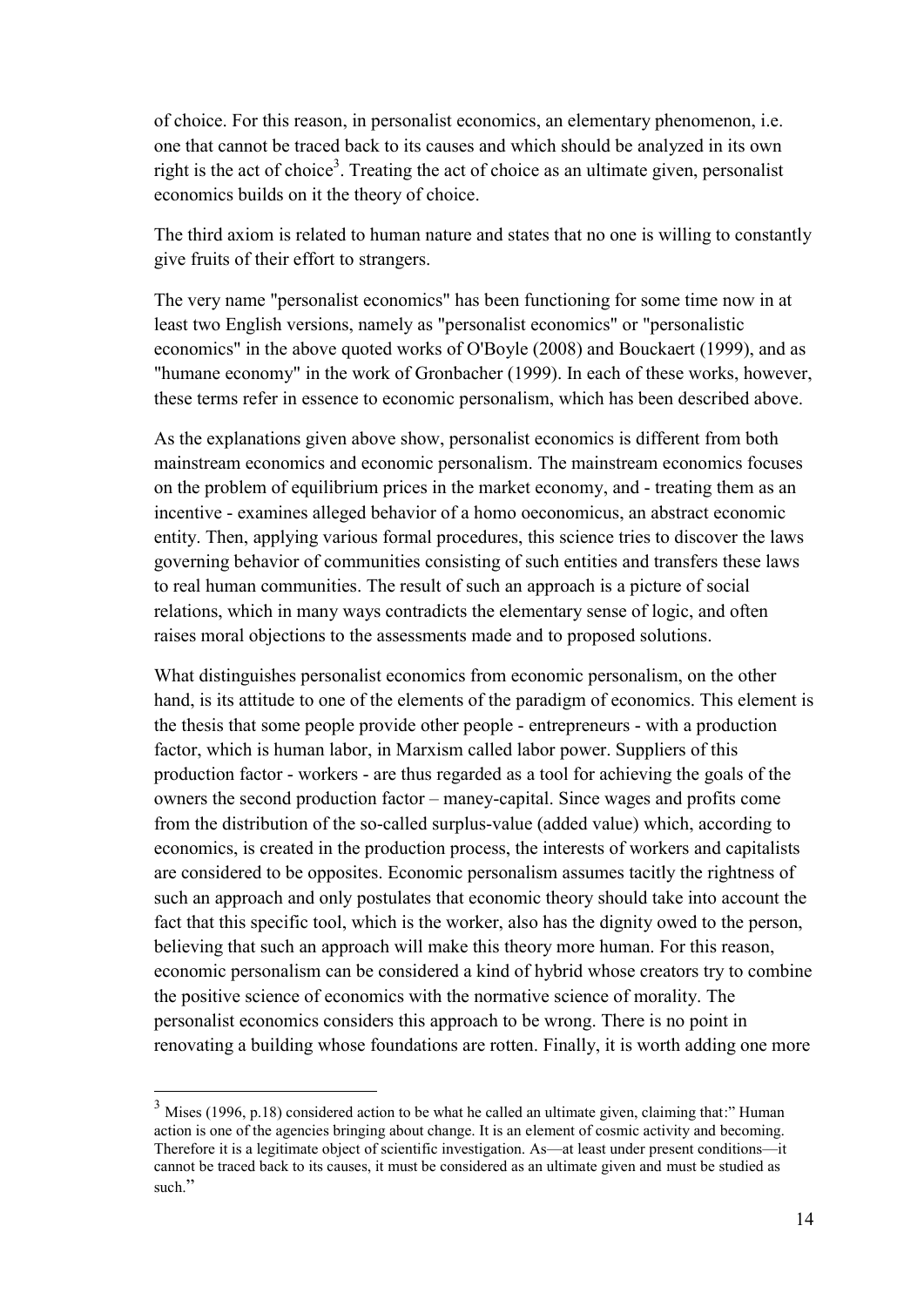reservation. The personalist economics takes from personalism as a school of philosophy only what concerns the person as a subject who satisfies his needs of body and spirit with goods and services. Thus, beyond the sphere of interest of the study of personalist economics, there remain all other aspects of both the existence and activities of human person, as well as his or her relations with other people. In this sense, the personalist economics does not usurp the right to either the completeness or the exclusivity of the truths about men which it seeks to reach. However, the obvious intention of the author is to enrich the knowledge about man as a person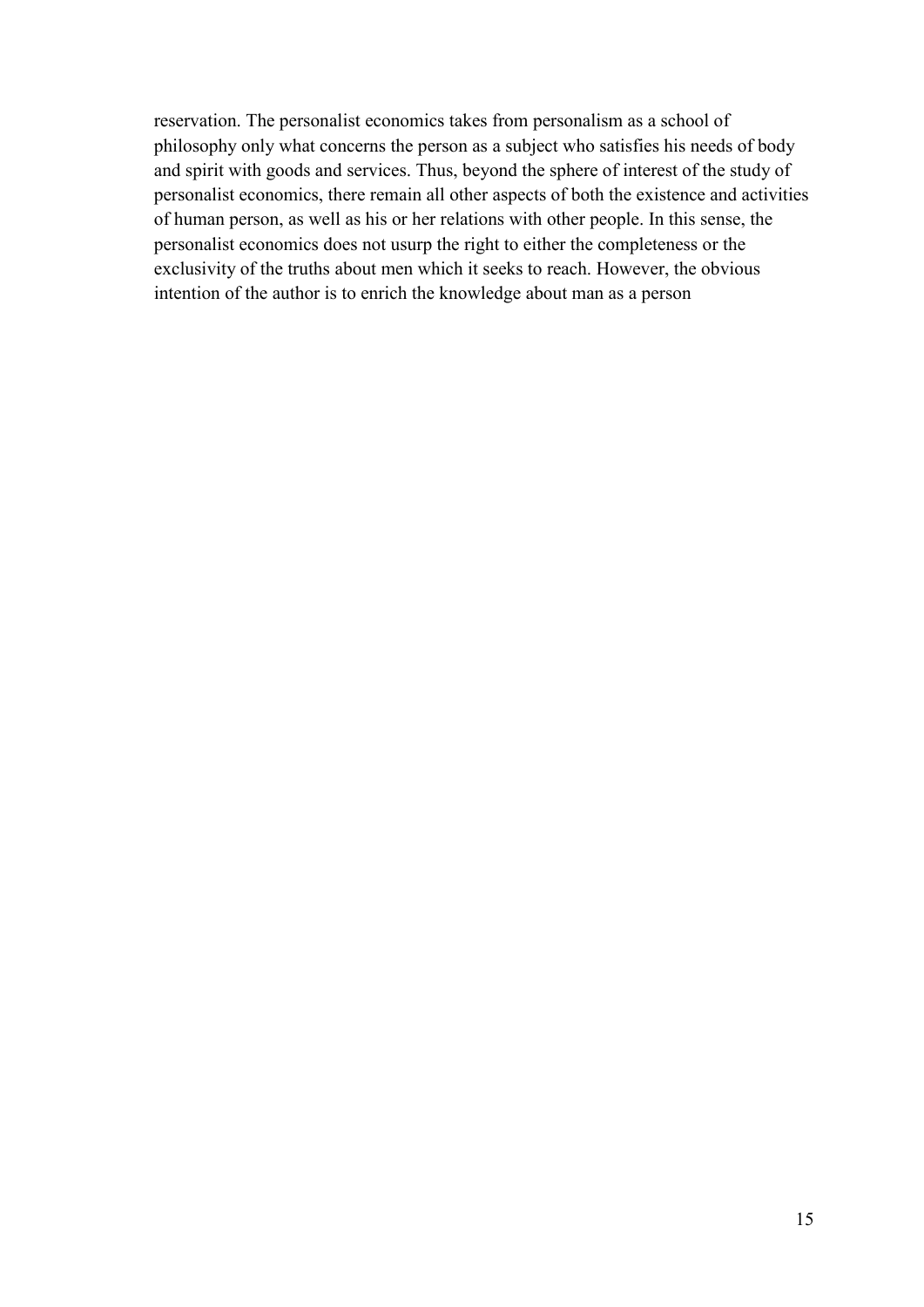#### **References**

- Becchetti L., Bruni L., Zamagni S. (2015), Human Values, Civil Economy, and Subjective Well-being, [W]: World Happiness Report 2015, Edited by John Helliwell, Richard Layard and Jeffrey Sachs. The Earth Institute, Columbia University, http://www.edc-online.org/en/publications/pdf-documents/luiginobruni/articles-english/2668-whr-2015-ch-7-human-values-becchetti-brunizamagni/file.html, access: 26.09.2019
- Bouckaert L. (1999), The Project of a Personalistic Economics. *"Ethical Perspectives"*. Vol.6, No.1.
- Bruni L. Zamagni S. (2016), Civil Economy: Another Idea of the Market. Newcastle upon Tyne, Agenda.

Centessimus Annus,

http://www.opoka.org.pl/biblioteka/W/WP/jan\_pawel\_ii/encykliki/centesimus\_1.h tml.

- Dembinski P.H. (2011), Finanse po zawale. Od euforii finansowej do gospodarczego ładu. Wydawnictwo Studio Emka, Warszawa.
- Dembinski P.H. (2017), Etyka i odpowiedzialność w świecie finansów. Wydawnictwo Studio Emka, Warszawa.
- Etzioni A. (1988), The Moral Dimension: Toward a New Economics. Free Press, New York.
- Golnau W. (2012), Teoria płacy efektywnej. Zarządzanie i Finanse, 2012, nr 2, część 1, Uniwersytet Gdański.
- Gronbacher G. (1998), The Need for Economic Personalism. The Journal of Markets and Morality 1, no.1., Center for Economic Personalism,
- Gronbacher G. (1999), The Humane Economy: Neither RightNor Left. A Response to Daniel Rush Finn. JUrnal of Markets and Morality 2, no. 2. Center for Economic Personalism.
- Hayek F.A. von (2002), Nadużycie rozumu. Oficyna Wydawnicza Volumen, Warszawa.
- Hayek F.A. von (2007), Konstytucja wolności. Wydawnictwo Naukowe PWN, Warszawa

Laborem exercens,

http://www.opoka.org.pl/biblioteka/W/WP/jan\_pawel\_ii/encykliki/laborem.html

Lutz M.A. (1988), Humanistic Economics: The New Challenge. Bootstrap Press, New York, Boston.